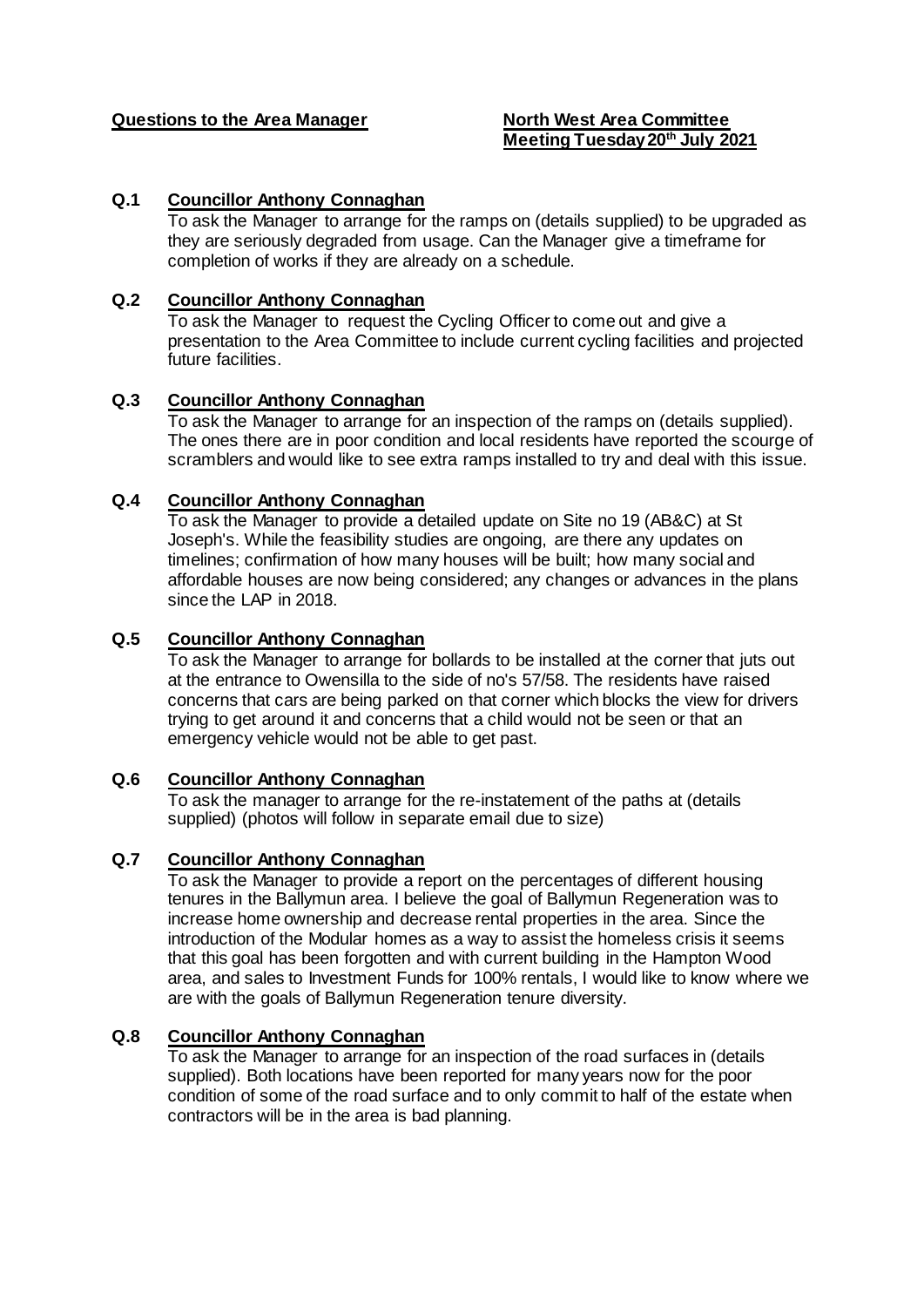# **Q.9 Councillor Noeleen Reilly**

To ask the Manager for an update on the playground in Johnstown Park and what new equipment will be going in there.

# **Q.10 Councillor Noeleen Reilly**

To ask the Manager to carry out weeding in Sillogue Gardens.

## **Q.11 Councillor Noeleen Reilly**

To ask the Manager to look at the laneways in Valeview Drive, if they can be cleared up.

## **Q.12 Councillor Noeleen Reilly**

To ask the Manager for an update on new bins for Ballymun.

## **Q.13 Councillor Noeleen Reilly**

To ask the Manager when the drainage works will be taking place in Sandyhill Gardens.

# **Q.14 Councillor Noeleen Reilly**

To ask the Manager to put signage at the entrance of the New Lidl. There appears to be some issues with cars driving out of the car park and nearly colliding with vehicles on Balcurris Road.

## **Q.15 Councillor Noeleen Reilly**

To ask the Manager to look at the laneways at 22 and 65-80 Shangan Green, there are issues with anti-social behaviour in both laneways.

## **Q.16 Councillor Noeleen Reilly**

To ask the Manager to clear the weeds from Valeview and to pay particular attention to the roundabout and if some planting improvements can be made there.

## **Q.17 Councillor Noeleen Reilly**

To ask the Manager to repair the footpaths on Poppintree Park Lane West.

## **Q.18 Councillor Noeleen Reilly**

To ask the Manager to repair the footpaths on Ballymun Road particularly around Our Lady of Victories.

## **Q.19 Councillor Noeleen Reilly**

To ask the Manager to upgrade the playground equipment in Balcurris Park. There are a lot of children now living in the area who would benefit from additional equipment being added to the park.

## **Q.20 Councillor Caroline Conroy**

To ask the Manager can the footpath and cycle lane be cleared and the hedge trimmed back on Jamestown Road across from the Willows Football Club. The overgrowth of the grass verge and hedge has left the lane and path very narrow to use.

## **Q.21 Councillor Caroline Conroy**

To ask the Manager can some of the bricks on the central meridian be removed in order to plant trees / native Irish wildflowers on the Ballymun Road across from the 177th Scout Hall. This will reduce the maintenance needed to keep the bricks cleared of growth and will add some badly needed planting on that stretch of the road.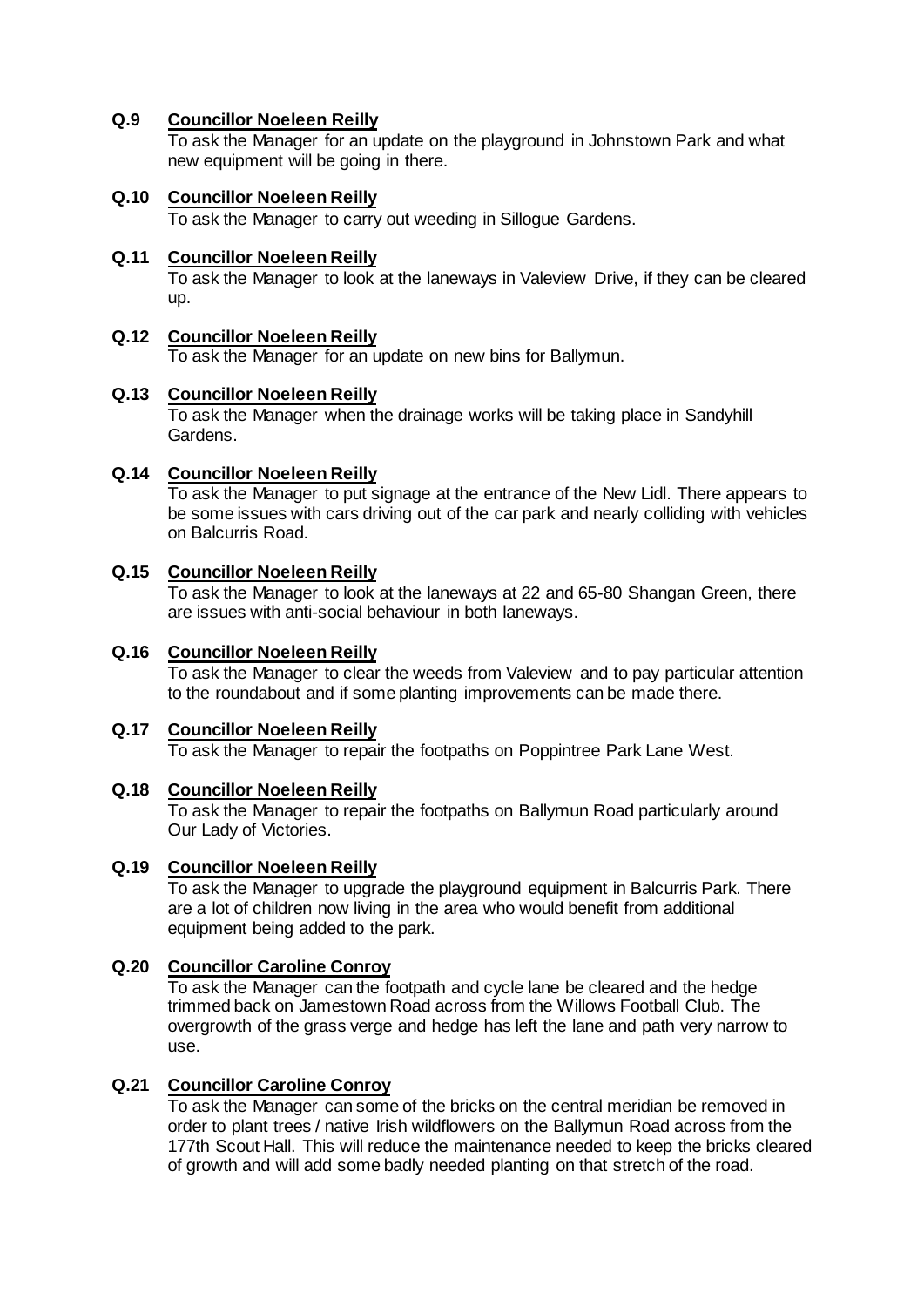# **Q.22 Councillor Caroline Conroy**

To ask the Manager can some Sheffield Stands be put in place at the junction of Violet Hill across from the Tolka Vale Apartments, Finglas Road in order to facilitate users to park Bleeper Bikes there. This is near where residents live and depend on this mode of transport to get home from work/college.

## **Q.23 Councillor Caroline Conroy**

To ask the Manager can an urgent investigation take place on the issues around water supply/pressure around the McKee Avenue and Jamestown Road area. A recent fire on the Jamestown Road highlighted the seriousness of this issue when the Fire Brigade had issues with pressure when putting out the fire. Also the residents in those areas have had ongoing issues with pressure and supply for many years and this can't continue.

# **Q.24 Councillor Caroline Conroy**

To ask the Manager can extra car parking spaces be put in place outside (details supplied)

**Q.25 Councillor Caroline Conroy** To ask the Manager can trees be planted at (details supplied)

# **Q.26 Councillor Caroline Conroy**

To ask the Manager what planning details are available for Site 19. The residents want to be included in any discussions/decisions for this site.

# **Q.27 Councillor Caroline Conroy**

To ask the Manager can assistance be given to the residents of (details supplied) to create a wild garden for the bees.

## **Q.28 Councillor Briege MacOscar**

To ask the Manager to review the grass area at Valeview Drive, which was recently cut but the area around the kerbs was not cut and litter on the verges remains where the grass was also not cut back.

## **Q29 Councillor Briege MacOscar**

To ask the Manager to repair the road surface in (details supplied), as it is very badly cracked and a cyclist recently came off their bike due to the poor condition.

## **Q.30 Councillor Briege MacOscar**

To ask the Manager to provide an update on the kitchen replacement at (details supplied) as it is in very poor condition and a replacement has been expected for some time now.

# **Q.31 Councillor Briege MacOscar**

To ask the Manager to repair the numerous maintenance issues at (details supplied), as the toilet is leaking, the front door is jamming and several electric points are not working. The wooden window frames are also rotten.

# **Q.32 Councillor Briege MacOscar**

To ask the Manager to install a dog fouling sign on (details supplied) as there has been a lot of fouling in the area recently.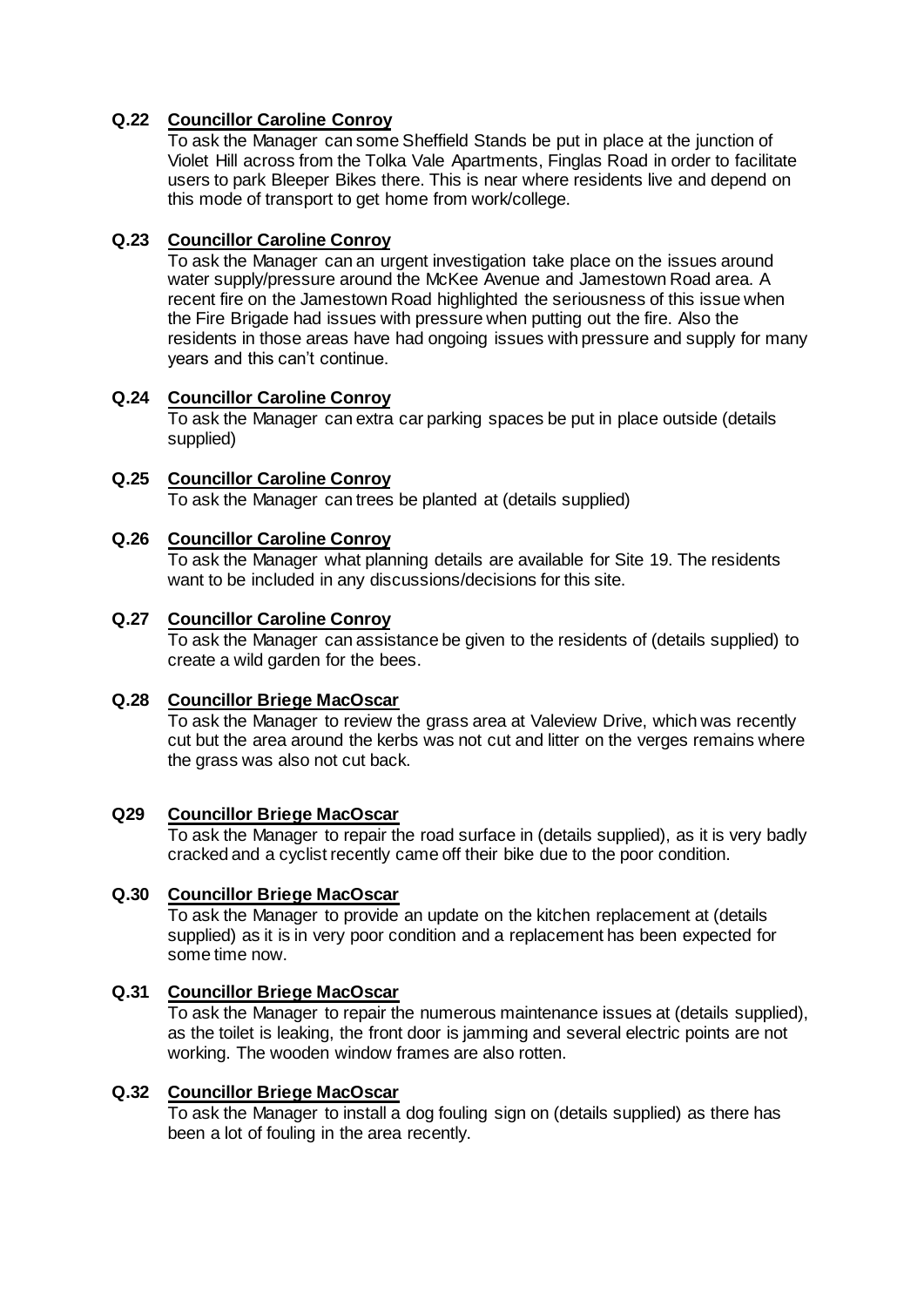# **Q.33 Councillor Briege MacOscar**

To ask the Manager to install planters or bollards on the road at (details supplied) as there used to be planters on this laneway to show that it was not a through road, the area has recently seen scrambler bikes going through the laneway at speed regularly.

## **Q.34 Councillor Briege MacOscar**

To ask the Manager to replace the dip in the footpath at the southern edge of (details supplied) on the green. The footpaths were recently resurfaced but the dip is too high and local residents in wheelchairs and mobility units have difficulty accessing the green via the pavement.

## **Q.35 Councillor Briege MacOscar**

To ask the Manager to clarify if DCC are responsible for the laneway between (details supplied).

## **Q.36 Councillor Briege MacOscar**

To ask the Manager to review the traffic light sequence at the junction of Glasnevin Avenue and Ballymun Road as there appears to have been changes to the green light sequence for west to east traffic which has resulted in long tailbacks on Glasnevin Avenue throughout the day.

# **Q.37 Councillor Briege MacOscar**

To ask the Manager to review the traffic calming arrangements on (details supplied) as you approach the green, there is currently inadequate signage to denote a junction and cars speed around the green due to the lack of any real traffic calming in terms of on street parking or ramps.

## **Q.38 Councillor Briege MacOscar**

To ask the Manager to review the safety for pedestrians at the shops on (details supplied) as cars mount the pavement often at speed in order to park. Can enforcement measures be taken or infrastructure such as bollards or planters installed.

## **Q.39 Councillor Mary Callaghan**

To ask the Manager to improve the care and maintenance of the planted boxed areas at the 'Welcome to Finglas' signs on both sides of Seamus Ennis Road and the 'Glasnevin Avenue' sign next to 273 Glasnevin Avenue

## **Q.40 Councillor Mary Callaghan**

To ask the Manager to provide an update on the new contract for grass-cutting as the standard of grass cutting is very poor.

## **Q.41 Councillor Mary Callaghan**

To ask the Manager to urgently improve road safety and introduce extra measures to decrease speeds at [detail supplied]

## **Q.42 Councillor Mary Callaghan**

To ask the Manager will the Parkview Estate be permeable or impermeable to traffic and pedestrians from Cedarwood Green.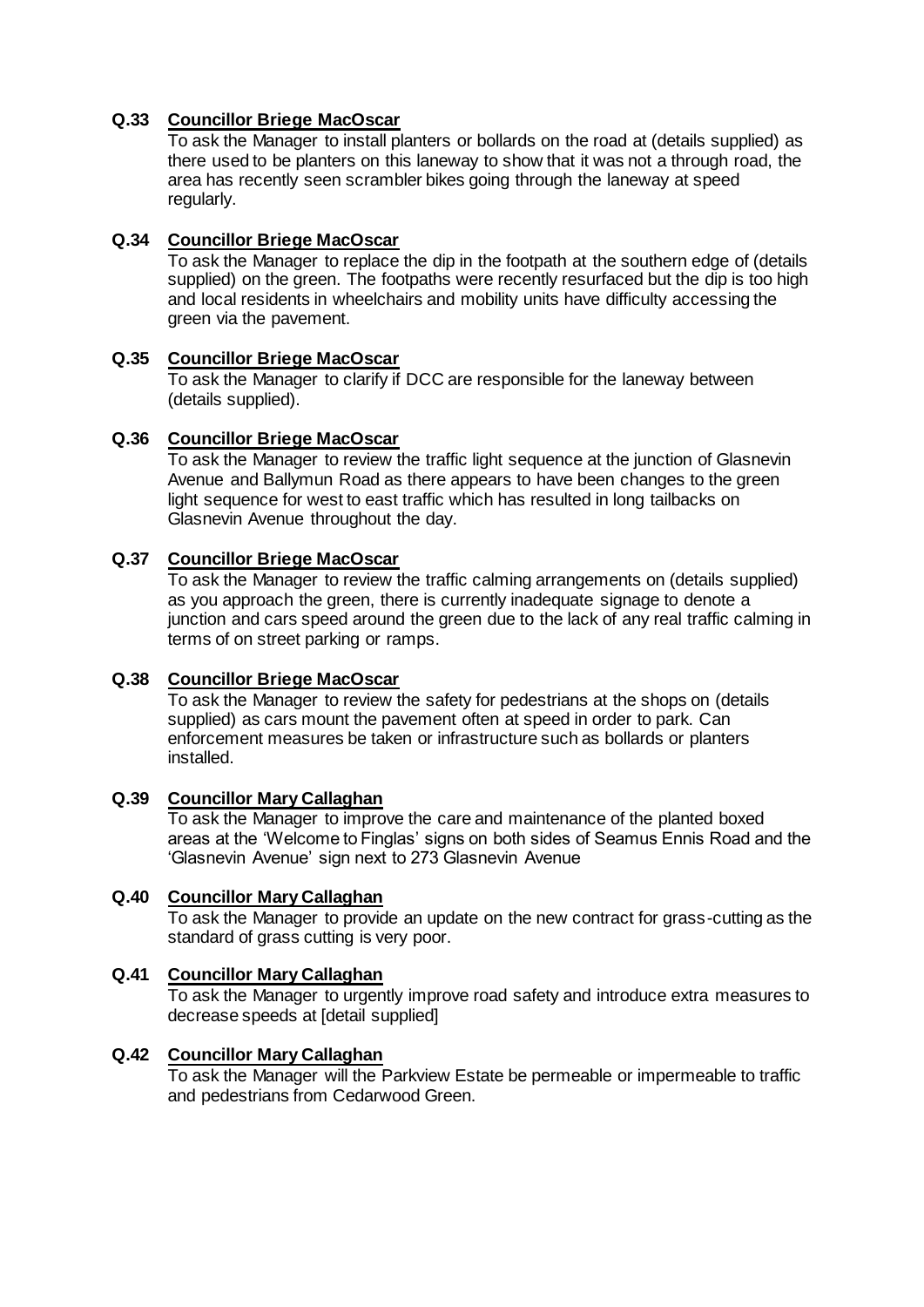# **Q.43 Councillor Mary Callaghan**

To ask the Manager to include a community group [details supplied] with updates on sports, social and community issues in the area as they feel they have been excluded in the past.

## **Q.44 Councillor Mary Callaghan**

To ask the Manager for an update on the DCC-owned apartments at Prospect Hill and if the recently advertised sale of apartments at Prospect Hill are connected with the apartments acquired by DCC.

## **Q.45 Councillor Mary Callaghan**

To ask the Manager to liaise with local residents to improve community facilities including providing a meeting room, community centre or resource at [details supplied]

## **Q.46 Councillor Mary Callaghan**

To ask the Manager if he will consider installing a coffee dock with integrated toilet facilities in Johnstown Park.

# **Q.47 Councillor Mary Callaghan**

To ask the Manager if an initiative (details supplied) in Finglas South can be supported to continue its work in the local community. All involved are struggling to fund this project and fear it might have to come to an end.

## **Q.48 Councillor Mary Callaghan**

To ask the Manager to provide a report on the current status of the Metro Hotel building, if there has been engagement with the owners to ensure that it is brought back into use as soon as possible.

## **Q.49 Councillor Mary Callaghan**

To ask the Manager for an update on timescales for completion of the pedestrian crossing at Fitzmaurice Road.

## **Q.50 Councillor Keith Connolly**

To ask the Manager to investigate the possibility of putting in traffic calming measures or to include (details supplied) in a neighbourhood traffic scheme. The area is being used as a rat run.

## **Q.51 Councillor Keith Connolly** To ask the Manager to investigate the pathways at (details supplied) with a view to repair. **Q.52 Councillor Keith Connolly**

# To ask the Manager for an update on the plans and any timelines for site 12 of the Ballymun LAP.

**Q.53 Councillor Keith Connolly** To ask the Manager for an update on the closure of the Abigail Centre, Finglas.

# **Q.54 Councillor Keith Connolly**

To ask the Manager to arrange a site visit with residents in attendance at (details supplied) the area is being plagued by scramblers and anti-social behaviour.

# **Q.55 Councillor Keith Connolly**

To ask the Manager to arrange for the shrubbery and weeds to be cut back at (details supplied)